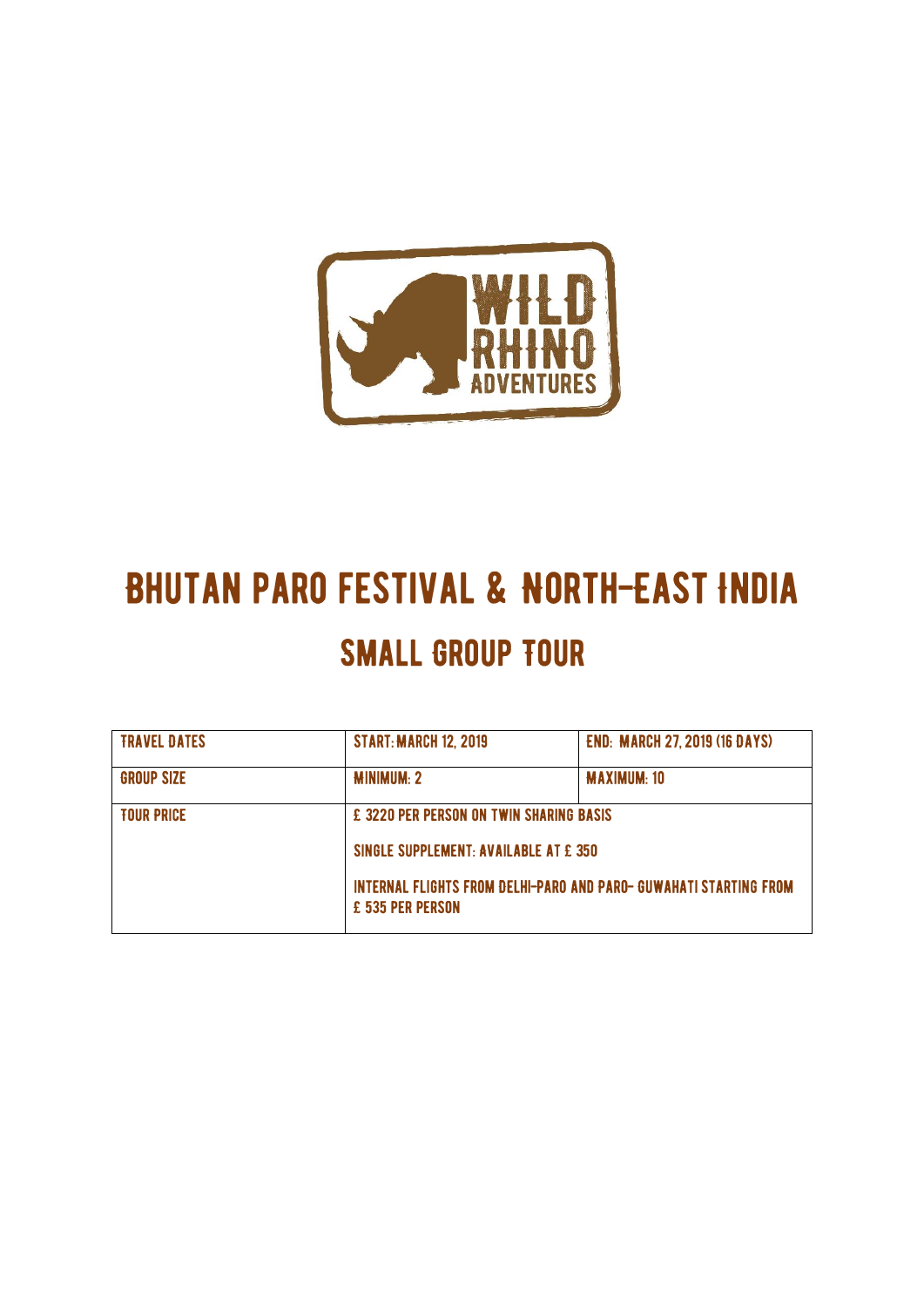# **Overview**

Embark on an unforgettable trip to the mystical kingdom of Bhutan steeped in ancient tradition, spectacular scenery, peaceful monasteries during Paro festival, the most important festival of Bhutan and witness the rich culture of this country. Then proceed to the North East Indian state of Assam to see the magnificent one horned rhinos and rich wildlife of the state and winding up with walks and hikes in the charming Khasi hills in the beautiful state of Meghalaya, where bridges are living, ingenuously built by the local tribes, a skill passed on from across generations.

## **Destinations- Punakha-Thimphu-Paro-Kaziranga-Cherrapunjee- Guwahati**

## **Itinerary**

## **Day 1| March 12, 2019: Paro- Punakha ( 127 km, 3 hrs)**

Fly from Delhi to Paro, Bhutan. As you start approaching Paro, you can see breathtaking views of the Great Himalayas on either side from the plane. On arrival, you will be met by our Bhutanese tour guide, who will assist with immigration and custom formalities at the airport and thereafter, drive to Punakha. Located at the junction of Mo Chhu ( Mother river) and Pho Chhu ( father river), Punakha is a warm and fertile valley with scenic rice terraces and abundant banana and orange plantations. On your way, stop at Dochhu La Pass (3050 m) to enjoy the spectacular views of the mighty Himalayas and as you drive down further towards the valley you will be greeted by prayer flags in the scattered villages. Overnight at Punakha. (L,D)

Accommodation: Hotel Zangto Pelri or similar

## **Day 2| March 13, 2019: Punakha**

In the morning after breakfast, visit the  $17<sup>th</sup>$  century Punakha Dzong, the most beautiful and towering monastery in the entire country that served as capital and seat of Government till the 1950s. This remarkable fortress is an excellent example of monastic architecture that continues to stand formidably despite many fires, floods and earthquakes. Therafter, hike to Khamsum Yulley monastery and explore the farms and houses in the valley. Overnight in Punakha. (B,L,D)

Accommodation: Hotel Zangto Pelri or similar

# **Day 3| March 14, 2019: Punakha-Wangdue Phodrang**

Today, drive to Gangtey valley or Phobjikha Valley, a vast U-shaped glacial valley, named after the impressive Gangtey Monastery of the Nyingma sect in central Bhutan, where the graceful black-necked cranes in Bhutan (*Grus nigricollis*) from the Tibetan Plateau visit the valley during the winter season to roost. On arrival in the Phobjikha Valley in the last week of October, the black-necked cranes circle the Gangtey Monastery three times and also repeat the process while returning to Tibet. The broad valley with its best-known marshland in Bhutan is popular for its scenic splendor and cultural uniqueness. Visit Wangdue Phodrang. Overnight at Wangdue. (B,L,D)

Accommodation: Hotel Vera or similar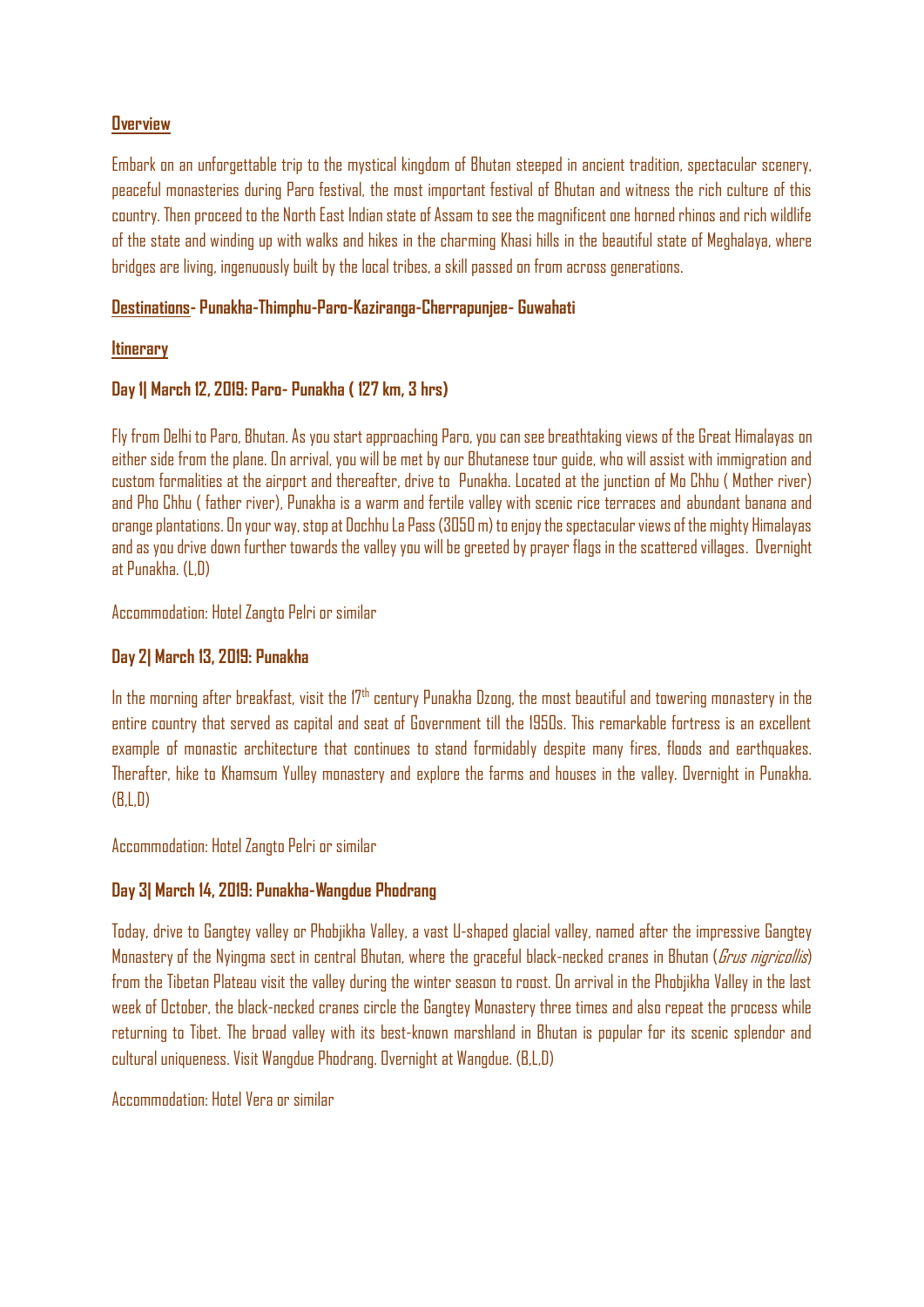# **Day 4| March 15, 2019: Wangdue Phodrang- Thimphu ( 70 km., 2 hrs)**

Drive from Wangdue to Thimphu and on the way, visit the Chimi Lhakhang monastery ( temple of madman), built in 1499 to commemorate Lama Drukpa Kinley's subjugation of the demoness. It is also revered as a temple of fertility and a blessing ceremony with a giant phallus is performed for those who request this. Reach Thimphu by afternoon. Thimphu is the Capital and largest city of Bhutan, situated in the western central part of Bhutan. After reaching Thimphu by noon visit the King Jigme Wangchuk memorial chorten and in the evening walk the bustling streets of the capital city. Overnight in Thimphu. (B.L,D)

Accommodation: Hotel Pedling or similar

# **Day 5| March 16, 2019: Thimphu**

Today spend the entire day exploring the various highlights of Thimphu; visit Kuensel Phodrang, where you will see the Great Buddha Dordenma, Motithang Takin Preserve, Painting School or National Institute of Zorig Chusum, National Handicraft Emporium, TashichhoedDzong or Thimphu Dzong. Overnight in Thimphu. (B,L,D)

Accommodation: Hotel Pedling or similar

# **Day 6| March 17, 2019: Thimphu-Paro ( 50 km., 1 hr)**

Drive to Paro and hike upto the historical Tigers Nest. Paro Taktsang also known as the Taktsang Palphug Monastery and the (Tiger's Nest) is a prominent Himalayan Buddhist sacred site, located on the Cliffside about 900 meters above the Paro Valley. According to legend, the Tiger's Nest got its name when Guru Rinpoche brought Buddhism to Bhutan, flew to this cave site on a tiger's back and meditated here for a few months before building the monastery. The arduous hike navigates through oak and pine forests that opens up into a ridge from where you have magnificent views of the monastery. Thereafter visit the ruins of Drukgyal Dzong, built to commemorate the victory of Bhutan over Tibet in the 17<sup>th</sup> century. Overnight in Paro. (B.L.D)

Accommodation: Dewachen resort or similar

# **Day 7-8 | March 18-19: Paro**

On days 7 & 8,after early breakfast, go for the Paro festival, the most important festival of Bhutan which draws thousands of locals from all parts of Bhutan, offering an excellent opportunity to see Bhutan's rich culture and history. Overnight at Paro. (B,L,D)

Accommodation: Dewachen resort or similar

# **Day 9| March 20: Paro- Guwahati**

Today fly from Paro airport to Guwahati. Here our representative will receive you at the airport and from there drive straight to Kamakhya temple located in the Nilachal Hills overlooking the city of Guwahati on one side. Kamakhya temple is the most revered Shakti temple of the Goddess and is associated with a disturbing past as human sacrifices used to take place here in the past. Check in at your hotel and the rest of the evening at leisure. Overnight in Guwahati. (B,D)

Accommodation: Assamese homestay Baruah Bhavan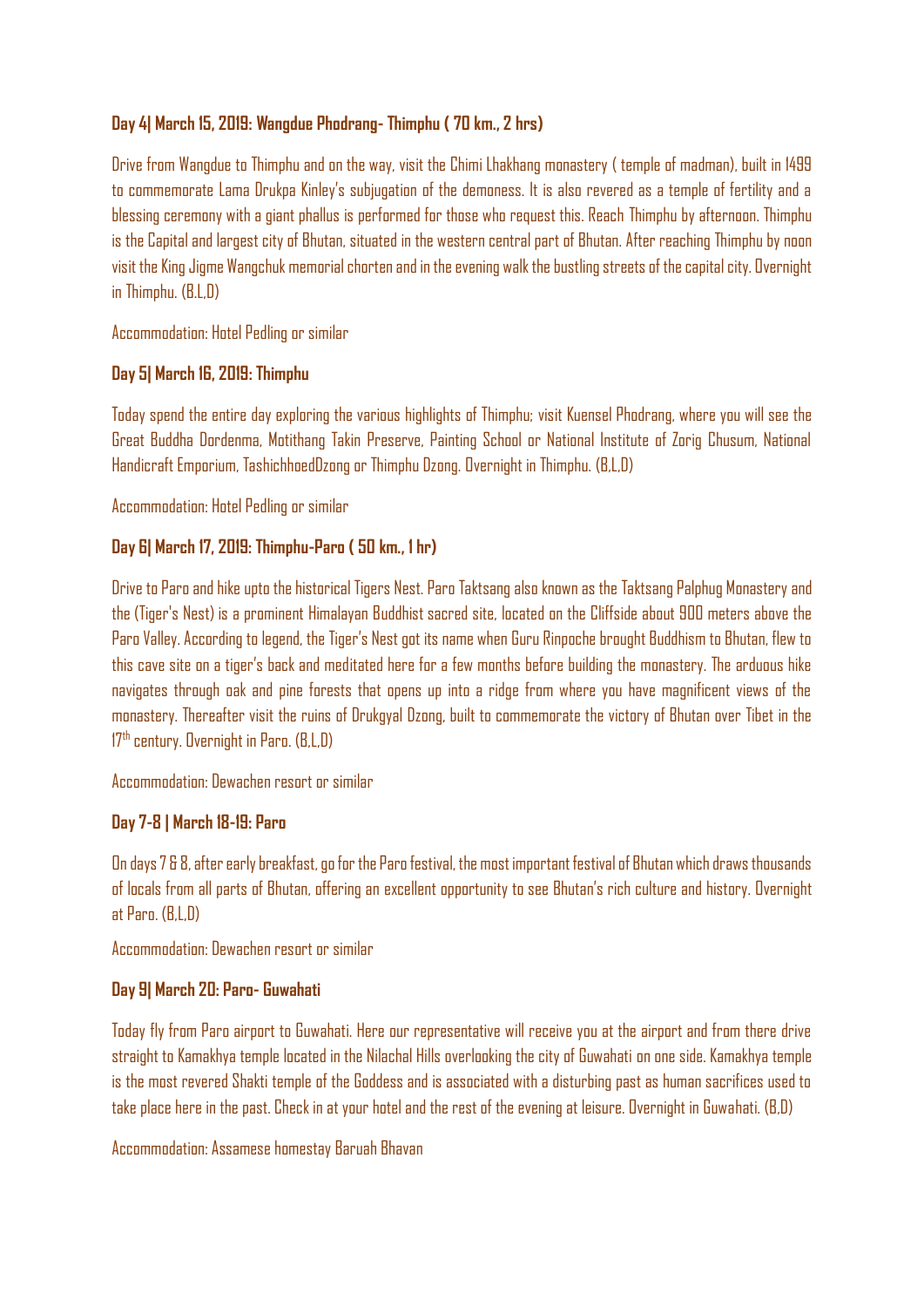# **Day 10-11| March 21-22: Guwahati- Kaziranga ( 200 km., 4 hrs.)**

Kaziranga NP is world renowned as home to two thirds population of the world's one horned rhino. The Park is divided into three regions- Western, Eastern and Central. The western range has maximum short grass areas, wetland, patches of tall grassland and woodland and is the optimum habitat for rhino and water buffaloes. The Eastern Range is situated towards the eastern part of the park, less frequented and the area is excellent for birding. It includes nesting of the globally threatened pallas's fish eagle,spot-billed pelicans,migrant waterfowl, the drive through this range is very scenic and swamp forest elephants can be seen, as well as water buffalo and swamp deer. The Central region is characterised again by short grass and it gives an ideal introduction to the park and its ecology as the route passes through the entire spectrum of habitat types prevalent in the Kaziranga area. Sightings include elephants and other big animals especially the swamp buffalo and rhino. (B,L,D)

Accommodation: Borgos

## **Day 12| March 23: Kaziranga-Shillong ( 252 km., 6 hrs)**

Drive from the plains of Assam into the Khasi Hills of Meghalaya the 'Abode of the Clouds', abound by beautiful scenery and landscape of rolling hills lined with pine trees. During the journey you will have several stops to take in the beautiful scenery and finally reach your destination at Shillong, the capital of the state of Meghalaya. Here visit the various sites and spend time exploring the bustling Police Bazaar area. Overnight in Shillong (B,L,D)

#### Accommodation: Aerodene Cottage

#### **Day 13| March 24: Shillong- Cherrapunjee ( 54 km., 2 hrs.)**

Drive to Cherrapunjee and explore the charming plateau of the Khasi hills characterised by deep gorges, caves, thundering waterfalls and many folklores. On the way, hike the Laitlum canyons and visit the village of Smit, where the Syiem or the chief of the War khasi tribe resides. Also visit the Khasi monoliths and then reach Cherrapunjee. (B,L.D)

Accommodation: Cherrapunjee Holiday Resort

#### **Day 14| March 25: Cherrapunjee-Double Decker Living Root Bridges Hike**

In the morning go on a trek to the double decker living root bridge. The living root bridges are ingeniously built bridges over streams and rivers from the roots of the rubber plant by a root guiding mechanism that takes decades to build and continue to function for centuries. These are built by the local War Khasi tribes and is a skill that is passed on from one generation to the next.

This is a day long trek as you will walk through meandering paths going downhill and enroute, you will come across little villages. The double decker bridge is one of its kind as there are two bridges stacked one over the other. If you fancy a dip in one of the natural pools at the bottom of the trek, carry your swimming costumes. Then you will start climbing uphill. Overnight in lodge in Cherrapunjee. (B,L.D)

Accommodation: Cherrapunjee Holiday Resort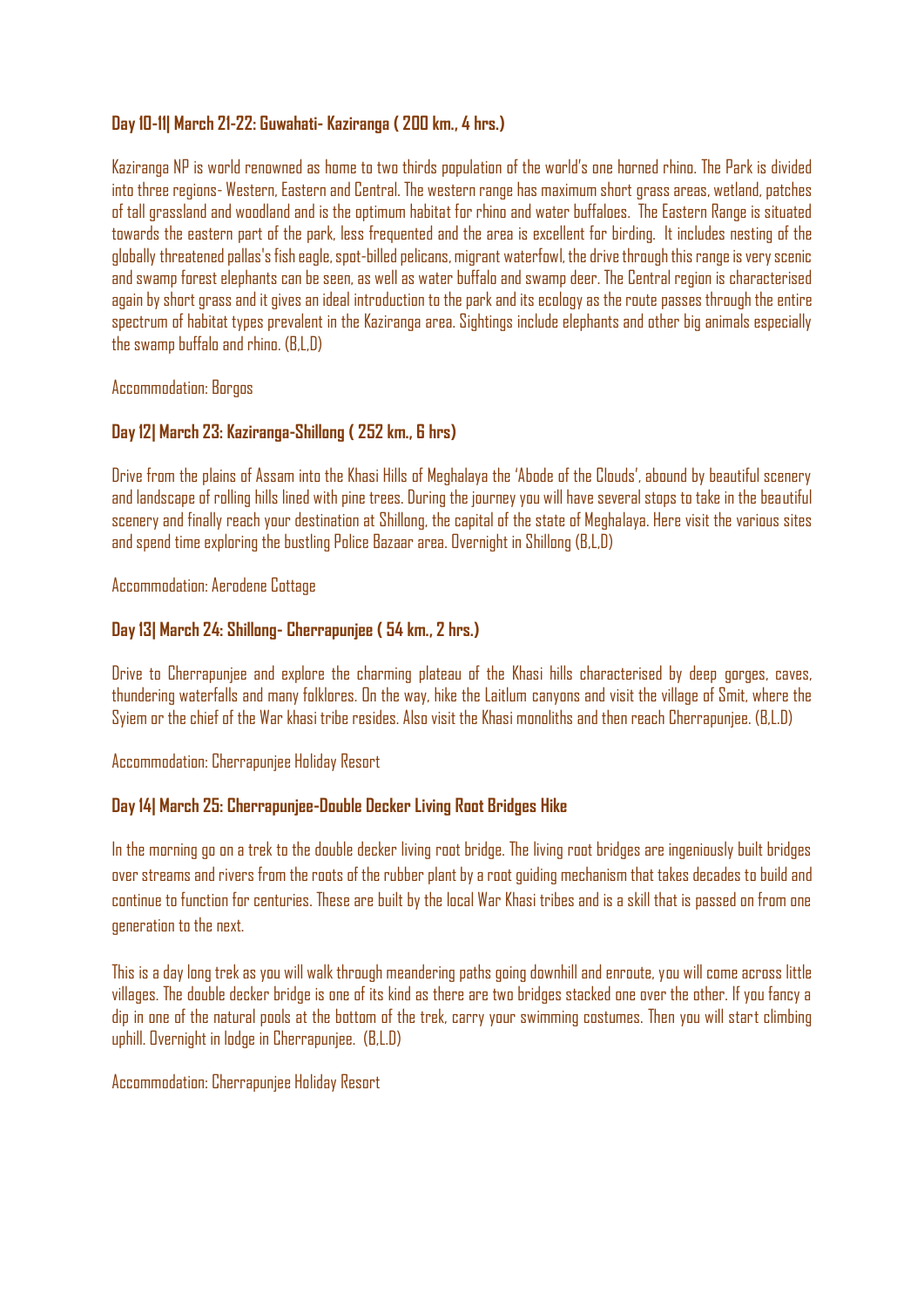## **Day 15|: March 26: Cherrapunjee- Sohryngkham ( David Scott trek)**

In the morning go on an old trekking route, the David Scott trail discovered in the 1800s, which goes all the way from India and ends in Bangladesh. While the entire trek is 100 km., long, today you will walk only a part of it. The whole trek is blessed with mesmerising views, hamlets, streams and waterfalls. You will end your trek near Mawphlang, where you will be picked up by the car and then drive to your lodge. Overnight in tea farm stay. (B,L.D)

Accomodation: Camellia Tea farm stay

## **Day 16| March 27: Sohryngkham-Guwahati airport ( 130 km., 3 hrs)**

Drive to Guwahati airport for your onward journey home. Tour ends. (B)

#### **Inclusions**

All meals as indicated above (B- Breakfast, L-Lunch, D- Dinner) 15 Nights' accommodation on tour Bhutan visa All transportation Tour Guide including local guides in various location. All entrance fees 02 Jeep and 01 elephant safaris All transfers Bottled water

#### **Accommodation**

We try to use the best accommodation available whichever place we go. In Bhutan your accommodation will be in Government approved hotels/ lodges equivalent to 3 star category hotels and farm stays, In North east India it will be homestays, lodges and farm stays.

## **Food**

Food is prepared using local, fresh produce in most places and maybe mildly spiced for Indian food, local cuisine, continental, Chinese is also available in some of the places. If you have any dietary requirements please mail us at the time of the booking and we will take care wherever possible.

## **Passport and Visa Requirements**

We will be arranging Bhutan visa for you.

A passport (with at least six months remaining validity) and a current Indian visa are required for this trip. Please note that you are required to have a passport with a machine-readable bar code. You will need to apply for your Indian visa in advance from the relevant issuing authority in your home country. In UK, this is done by and agency VFS. Please visit the website<http://www.vfsglobal.com/india/uk/Tourist.html>